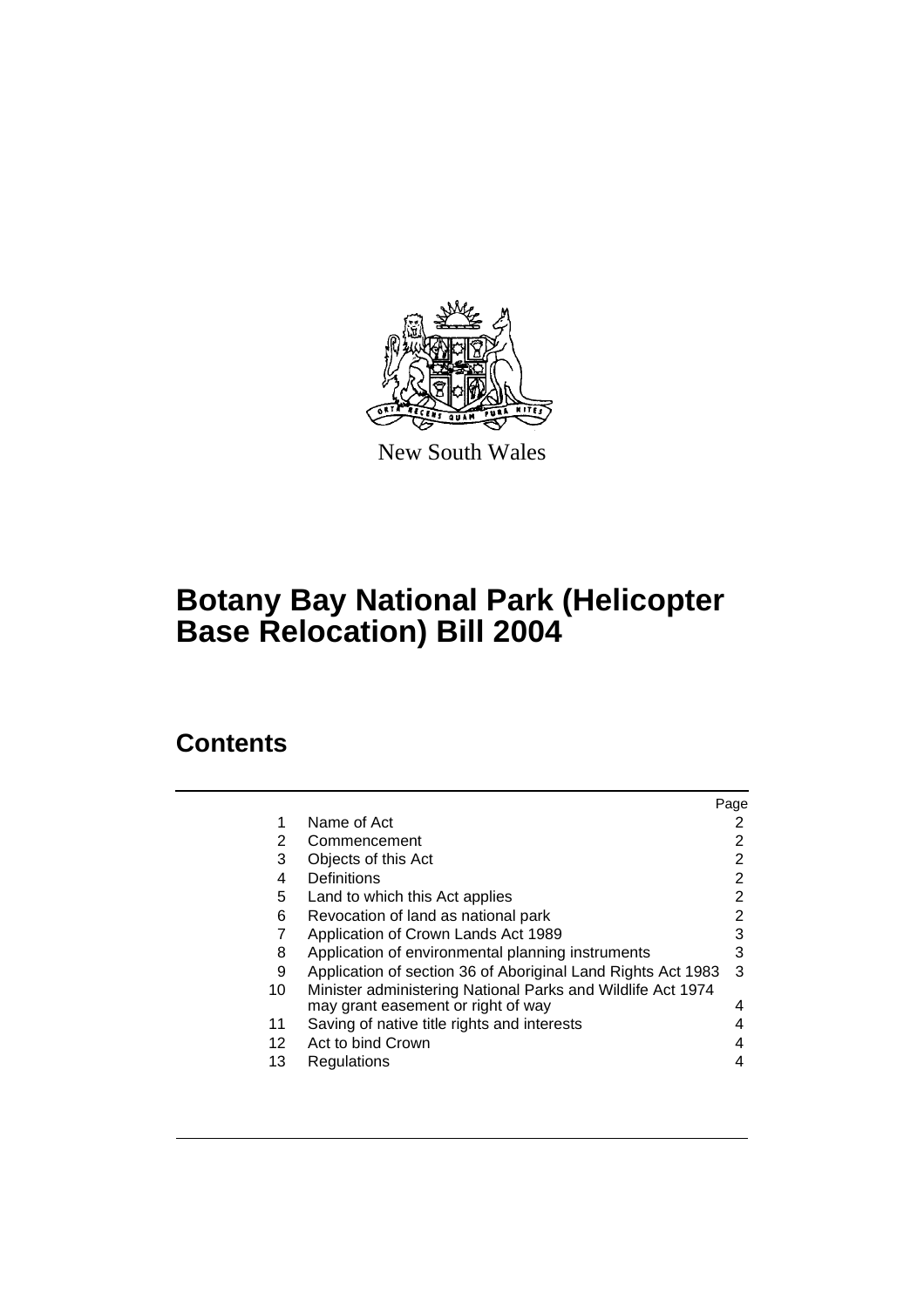Botany Bay National Park (Helicopter Base Relocation) Bill 2004

**Contents** 

Page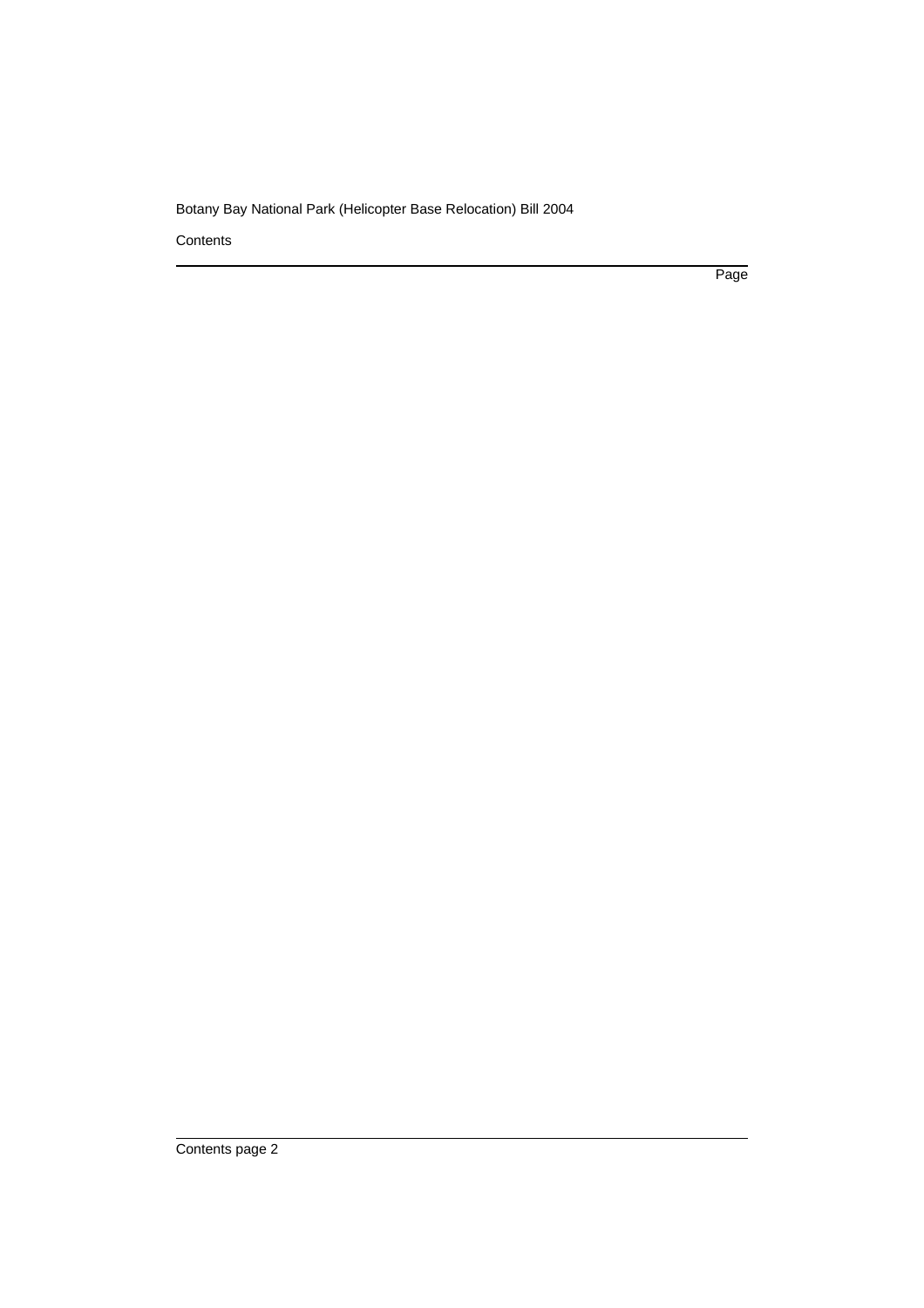*I certify that this PUBLIC BILL, which originated in the LEGISLATIVE ASSEMBLY, has finally passed the LEGISLATIVE COUNCIL and the LEGISLATIVE ASSEMBLY of NEW SOUTH WALES.*

> *Clerk of the Legislative Assembly. Legislative Assembly, Sydney, , 2004*



New South Wales

# **Botany Bay National Park (Helicopter Base Relocation) Bill 2004**

Act No , 2004

An Act to revoke the reservation under the *National Parks and Wildlife Act 1974* of an area of land as part of Botany Bay National Park and to facilitate its use for the purposes of a helicopter rescue service base; and for other purposes.

*I have examined this Bill, and find it to correspond in all respects with the Bill as finally passed by both Houses.*

*Chairman of Committees of the Legislative Assembly.*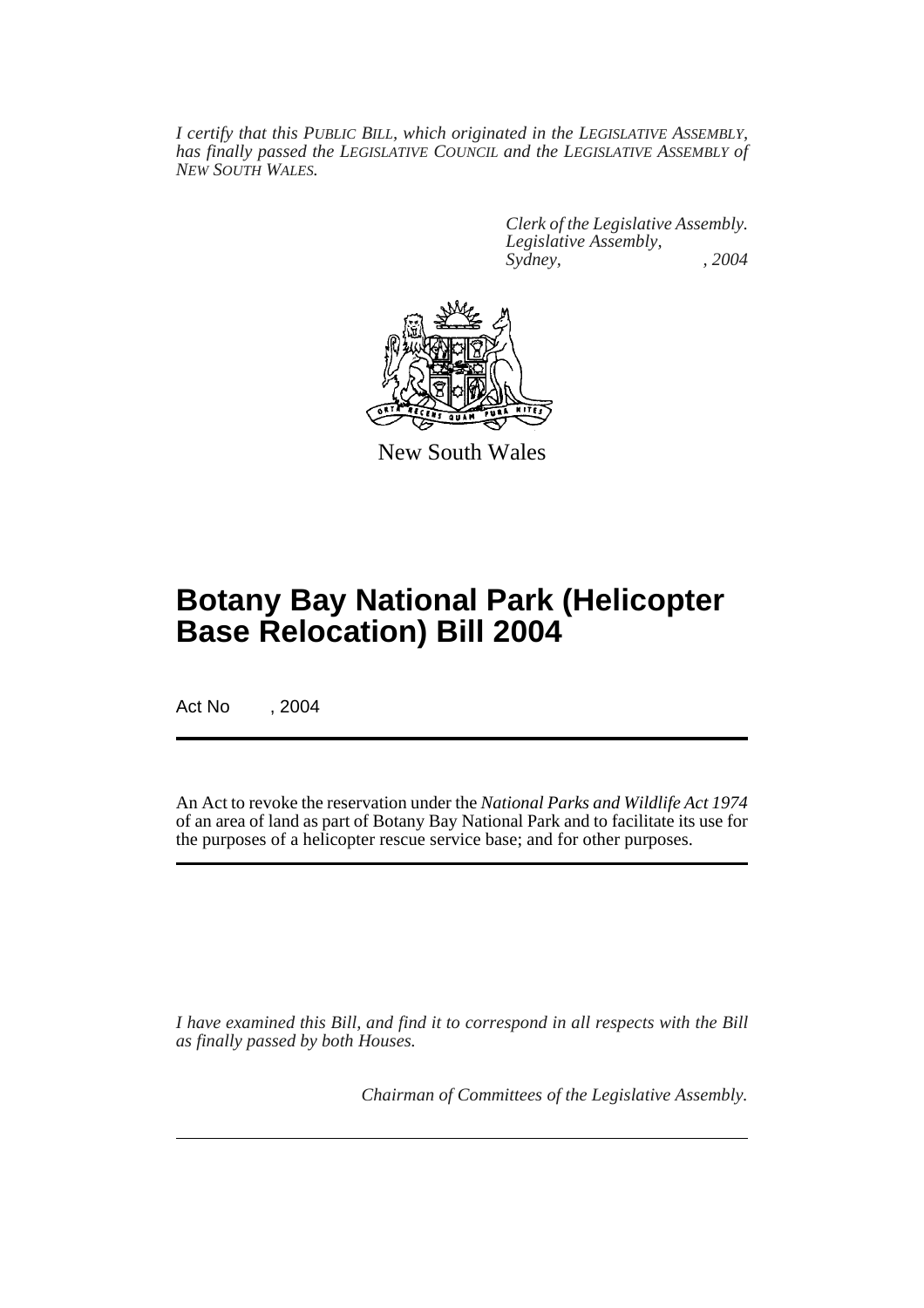#### **The Legislature of New South Wales enacts:**

## **1 Name of Act**

This Act is the *Botany Bay National Park (Helicopter Base Relocation) Act 2004*.

#### **2 Commencement**

This Act commences on a day or days to be appointed by proclamation.

### **3 Objects of this Act**

The objects of this Act are:

- (a) to revoke the reservation under the *National Parks and Wildlife Act 1974* of certain land as part of the Botany Bay National Park, being land that is required for the purposes of a helicopter base for emergency aerial evacuation, retrieval and rescue, and
- (b) to facilitate the use of that land for those purposes.

### **4 Definitions**

(1) In this Act:

*helicopter facilities* includes buildings and installations for the parking, fuelling, servicing and maintenance of helicopters.

(2) Words and expressions used in this Act have the same meanings in this Act (other than in section 11) as they have in the *Environmental Planning and Assessment Act 1979*.

### **5 Land to which this Act applies**

This Act applies to the land shown by cross-hatching on the survey plan that is entitled "PLAN OF PART LOT 5209 DP 704508", identified as Plan No P572703–L1, dated 13.11.03 and deposited in the head office of the Department of Lands.

### **6 Revocation of land as national park**

The reservation under the *National Parks and Wildlife Act 1974* of the land to which this Act applies as part of Botany Bay National Park is revoked.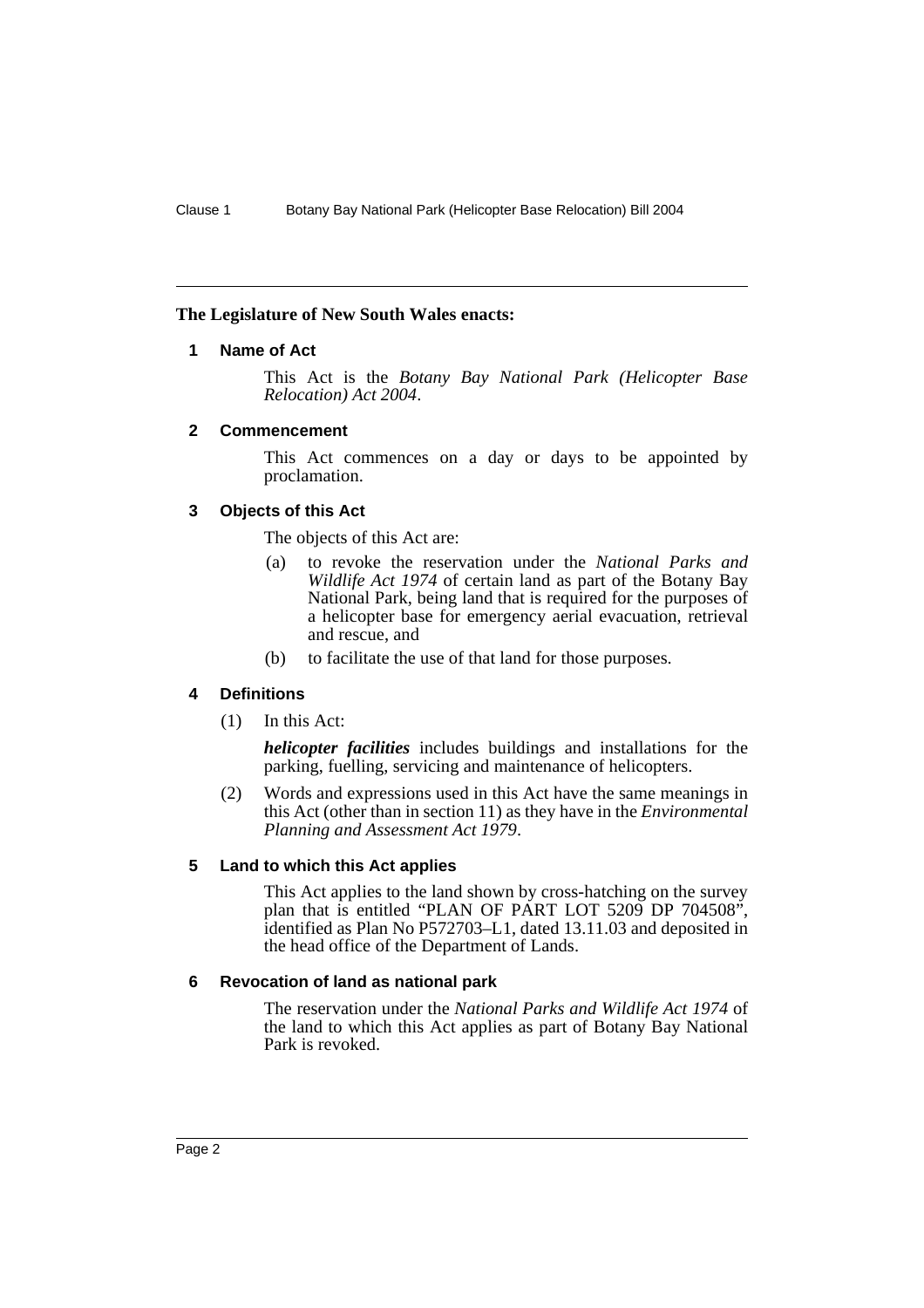#### **7 Application of Crown Lands Act 1989**

- (1) On and from the revocation under this Act of the reservation as national park of the land to which this Act applies, that land:
	- (a) is vested in the Crown for an estate in fee simple, freed and discharged from all trusts, obligations, estates, interests and rights of way or other easements, and
	- (b) is Crown land within the meaning of the *Crown Lands Act 1989*.
- (2) Despite subsection (1) (b), Part 3 of the *Crown Lands Act 1989* and section 35 of that Act do not apply to the lease of, or the granting of a licence in respect of, land to which this Act applies for the purposes of the following:
	- (a) the taking off, landing and movement of helicopters used for emergency evacuation, retrieval or rescue,
	- (b) helicopter facilities for those helicopters,
	- (c) accommodation for the crew of those helicopters, including pilots, medical practitioners, nurses and paramedical workers.

#### **8 Application of environmental planning instruments**

An environmental planning instrument cannot prohibit, require development consent for, or otherwise restrict, the development of land to which this Act applies for the purposes of the following:

- (a) the taking off, landing and movement of helicopters used for emergency evacuation, retrieval or rescue,
- (b) helicopter facilities for those helicopters,
- (c) accommodation for the crew of those helicopters, including pilots, medical practitioners, nurses and paramedical workers.

#### **9 Application of section 36 of Aboriginal Land Rights Act 1983**

For the avoidance of doubt, the carrying out of the following, on land to which this Act applies, is taken to be an essential public purpose for the purposes of section 36 of the *Aboriginal Land Rights Act 1983*:

- (a) development for the purposes of the taking off, landing and movement of helicopters used for emergency evacuation, retrieval or rescue,
- (b) development for the purposes of helicopter facilities for those helicopters,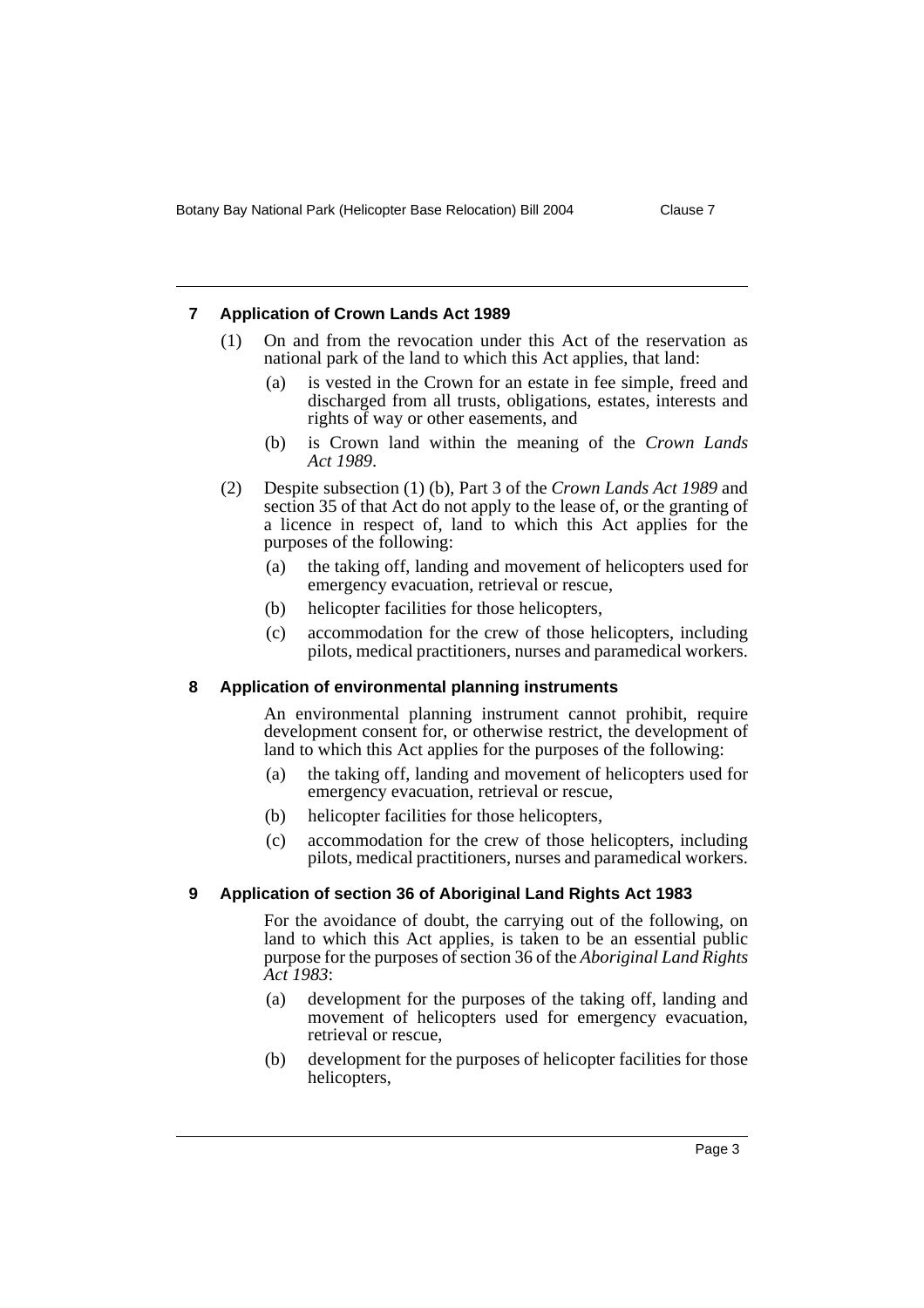(c) development for the purposes of accommodation for the crew of those helicopters, including pilots, medical practitioners, nurses and paramedical workers.

#### **10 Minister administering National Parks and Wildlife Act 1974 may grant easement or right of way**

For the purpose of enabling access or the provision of services to land to which this Act applies and despite any other Act or law, the Minister administering the *National Parks and Wildlife Act 1974* may, on such terms and conditions as that Minister thinks fit, grant an easement or right of way under section 153 of that Act over land reserved under that Act.

## **11 Saving of native title rights and interests**

- (1) This Act does not operate to extinguish any native title rights and interests existing in relation to the land to which this Act applies immediately before its vesting by section 7.
- (2) This section does not affect any extinguishment of native title rights and interests by the operation of the *Native Title Act 1993* of the Commonwealth or the *Native Title (New South Wales) Act 1994*.
- (3) Words and expressions used in this section have the same meanings as they have in the *Native Title Act 1993* of the Commonwealth.

### **12 Act to bind Crown**

This Act binds the Crown in right of New South Wales and, in so far as the legislative power of the Parliament of New South Wales permits, the Crown in all its other capacities.

## **13 Regulations**

- (1) The Governor may make regulations, not inconsistent with this Act, for or with respect to any matter that by this Act is required or permitted to be prescribed or that is necessary or convenient to be prescribed for carrying out or giving effect to this Act.
- (2) The regulations may contain provisions of a savings or transitional nature consequent on the enactment of this Act.
- (3) Any such provision may, if the regulations so provide, take effect from the date of commencement of this Act or a later date.